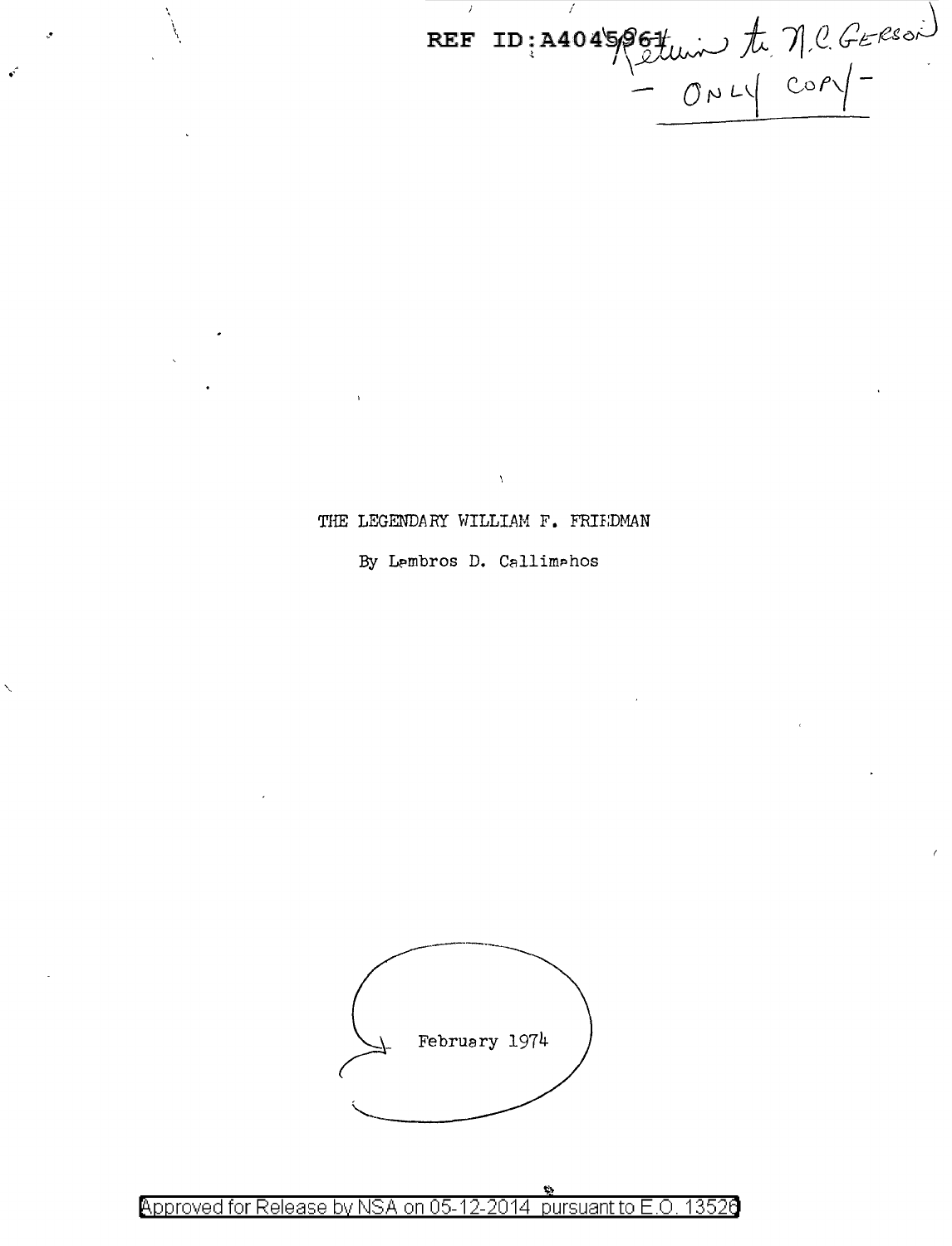

"To my disciple, colleague, and friend, Lembros Demetrios Callimahos -who, having at an early age become one of the great flautists of the world, deserted the profession of musician, in favor of another in which he is making noteworthy contributions--

From

Villiem F. Friedman--

who, having at an early age aspired to become noted in the field of biology, deserted the profession of geneticist, in favor of another, upon which he hopes he hes left some impression by his contributions.

In short: From deserter to deserter, with affectionate greetings! W.F.F.

Washington, 21 November 1958"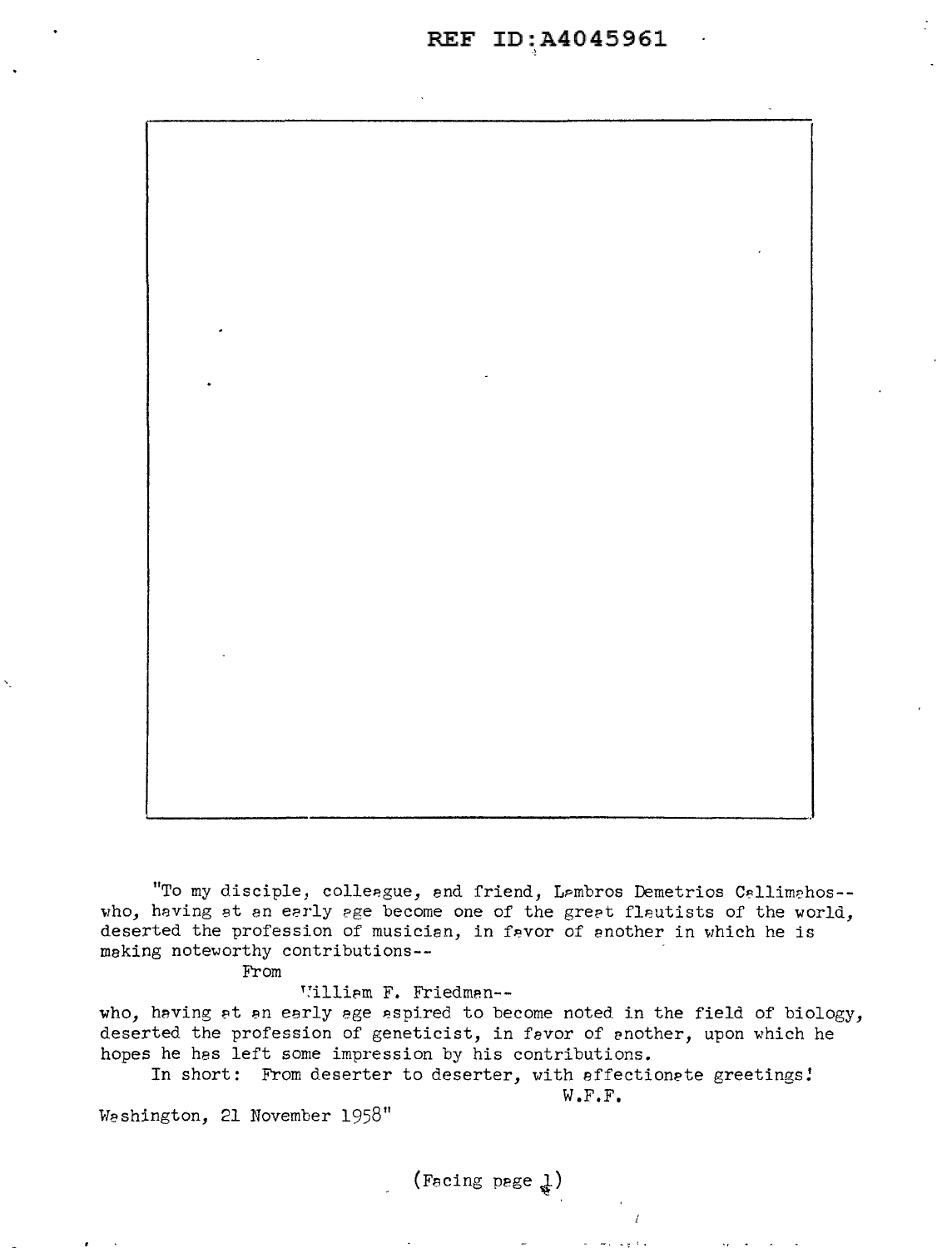## REF ID:A4045961

### THE LEGENDARY WILLIAM F. FRIEDMAN

## By Lambros D. Callimahos

#### Unclassified

#### PROLOGUE

When I joined the U.S. Army to enter the cryptologic service of my adopted country on February 11, 1941, William F. Friedman was already a legendary figure in my eyes. I had read two early papers of his, "L'indice de coincidence et ses applications en cryptographie" end "Application des méthodes de la statistique à la cryptogrephie," when I was living in Paris in 1934, concertizing as a flute soloist throughout Europe while privately pursuing an active hobby of cryptology, which I felt would be my niche when the time came for me to enter the army. (Bewhich I felt would be my niche when the time came for me to enter the army. sides the U.S. Army, I was also liable for service in the Greek, Egyptian, and Turkish armies, and barely missed being in one of the latter.) As a member of the original group of 28 students in the Cryptographic School at Fort Monmouth, N. J., I was overjoyed when I found that Mr. Friedman's texts on Military Cryptanalysis were to be our Old and New Testaments combined.<sup>1</sup>

I did not meet William Friedman until after our school moved in October of 1942 to Vint Hill Farms Station, Warrenton, Va. The previous summer I had been promised a direct commission by the Heedcuarters staff of Fort Monmouth. At that time I was, as a senior private first class--I had the rank that went with the job--head of the language department and taught Italian and cryptanalysis and, since I was presumably indispensable on weekdays, pulled KP only on Saturdays and Sundays. Tired of waiting, I went to Officer Candidate School and graduated with my class in August 1942.

It was at Vint Hill that Mr. Friedman first paid us a visit, and we were all properly impressed at the dapper figure with the Adolph Menjou moustache, the characteristic bow tie, and the two-tone black-and-white shoes--the cryptologic giant who asked the most searching questions and understood our answers even before we had finished our explanations. Having been at Vint Hill for  $14$ months and, thinking that I might be stuck there for the duration of the war (I wes Chief Instructor in cryptanalytics, with several hundred students in the school), I seized the opportunity, when Mr. Friedman again visited us. to ask him to get me out of there. In two weeks I was transferred to Arlington Hall Station where I was to have been assigned to Mr. Friedman for four months to

1

壑

<sup>&</sup>lt;sup>1</sup>The way I got into the Cryptographic School was no accident. I paid a courtesy call on my New York City draft board complete with waxed mustache, goatee, big black hat, Chesterfield coat, spats, gloves, and cane, like something out of a Dumss novel. When I showed them the list of 40-some works on cryptolegy I had read in preparation for eventual military service, the board sent me to Army Headouarters in Church Street, and they in turn sent me to Governor's Island, where G-2 arranged for what I thought was to be Army service of one year in the Cryptographic School.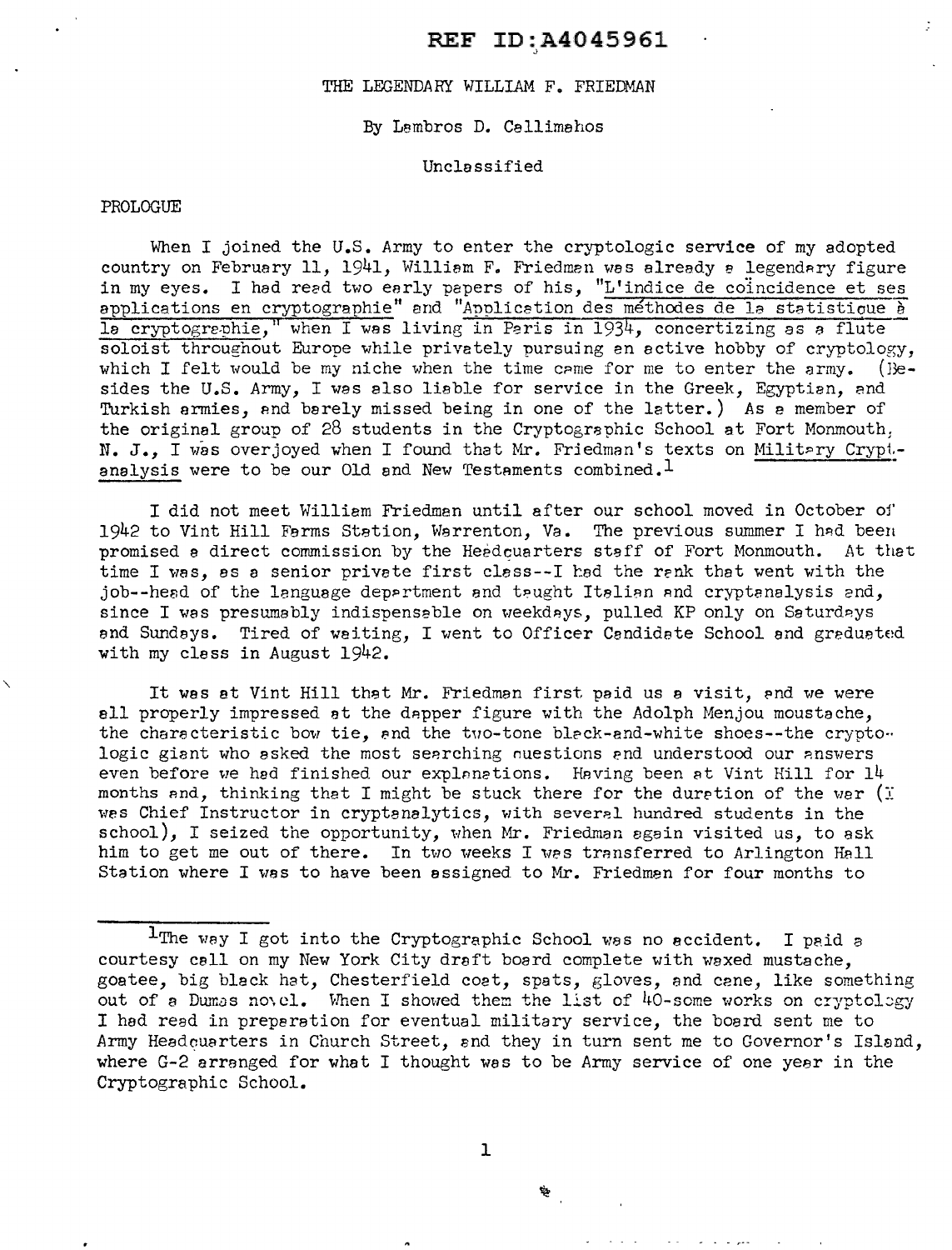# REF ID; A4045961

write a course in operational cryptanalysis and then to have been sent to Europe. The Army, though, has a wonderful way of working. The officer to whom I was to have reported was on leave; I reported to the wrong officer. was sent to the wrong building, found myself two weeks later enrolled in a Japanese course, and it was made perfectly clear that my destiny was eventual service in the Far East. Mr. Friedman discovered my predicement too late to do anything about it, so after a year at Arlington Hall I went to New Delhi as an Assistant Signal Intelligence Officer for the China-Burma-India Theater. When the war was over I was sent as a junior captain to Leavenworth (to the Command and General Staff College--not to that other place). When I greduated in February 1946, Mr. Friedman reouested my assignment to *ASA,* Pnd I was detailed as his Technical Assistant.

#### FRIEDMAN THE MAN

My respect and admiration for the man for whom I worked increased with every contact and discussion. At first, our relationship was most formal--"Captein C." and "Mr. Friedman." Later on it became "Cal" and finally "Lembros," but it was always "Mr. Friedman." It took Mark Rhoads, his administrative assistant and colleague of long standing, a dozen years to call him "Bill"; and Mr. Friedman was "Bill" only to his friend and respected colleague Brigadier John H. Tiltman, to the Chief, ASA, and to a handul of senior military officers. To the rest, including his closest associates of the early  $30'$ s--Solomon Kullback, Frank Rowlett, and Abraham Sinkov--he was always "Mr. Friedman" even when they were not in his presence.

I used to speak of him affectionately as "Uncle Willie"--when not within earshot; the sobriquet caught on and became widespread at Arlington Hall, and when he learned of the appellation he was amused. But once, at an Agency party when the two of us were by ourselves at the canape table and I called him "Uncle Willie." I was made aware of my impertinence. One simply did not take liberties with WFF.

Mr. Friedman's desk in his private office in Headquarters Building at Arlington Hall was about 15 feet from mine in the outer office, but much of our daily contact was in the form of written notes. I would screen incoming technical  $p_3$ pers and pass on to bim those meriting his personal attention, with *e* buck slip. He would buck notes back and forth to me, sometimes exchanging six or seven notes: Mr. Friedman was fond of written records. Since he did superior work himself, he expected that all those around him would also do the same, without cuestion. Compliments were hard tc come by. Once, when I did something evidently worthy of particular notice, he wrote on a note, "Capt. C.--Good!" I poked my heed into his door and inouired solicitously "Are you ill, Mr. Friedman?" "No, why?", he replied. I answered "You wrote 'Good!' on your note." He laughed, and from then on he allowed himself an occesional complimentary adjective that greetly added to the psychic income that was already mine in having the privilege of working with him. On another occasion when I outlined what I thought was an especially good idea, he listened patiently and, when I had finished, said: "That's fine. I have a patent on that." At enother time I received his compliments on an original procedure, until I found out a couple of weeks later that he had already written about it and had forgotten ebout it, so I embarrassedly brought it to his attention. Homerus nutat.

2

壑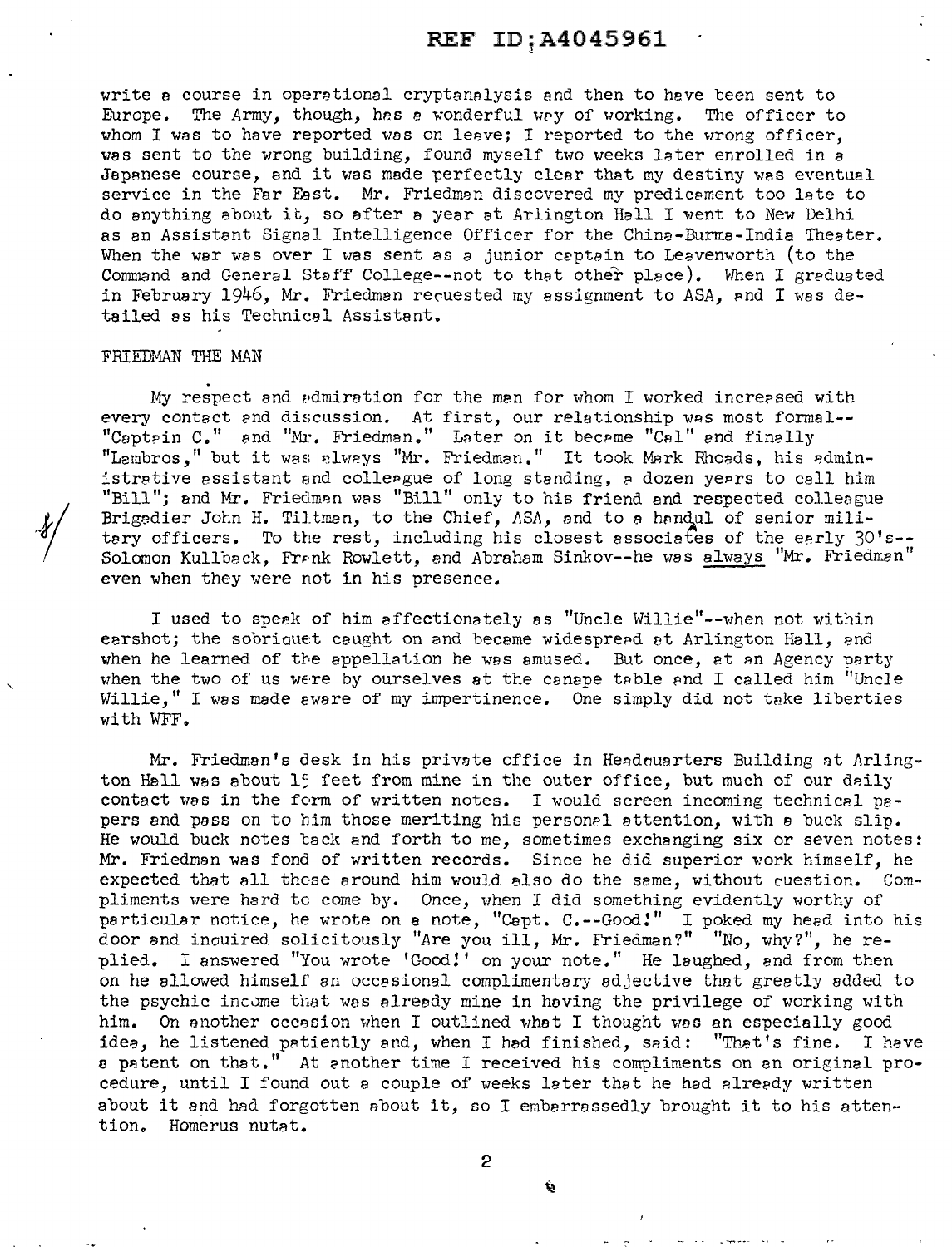As an Army captain, I was very proud to work for Mr. Friedman, in view of what he had done end was doing for his country. Always a stickler for le mot juste, he abhorred imprecise or inelegant language. Once, when I did not use the term "repetition" when he felt that I should have, he soid: "Don't ever use 'repeat' as a noun again!" When I found that the dictionary recognized the use of "repeat" as a noun, I was a bit miffed, but I swallowed my pride and was very careful in the future how I expressed myself to the Great One. On another occasion, when he came across the cover name ICKY in a technical report he blew his top, exclaiming that this word made him puke  $/\sqrt{\text{sic}/\text{s}}$ .

Mr. Friedman had complete feith in his subordinates--otherwise, he felt, they wouldn't be working for him. He took for granted that I knew pll that was necessary to know about cryptanalysis--a most flattering compliment, but unrealistic. One day a paper came through on a most complicated and abstruse phase of a technical matter sbout which I comprehended not even the title. I shrugged my shoulders and bucked the paper to him, feeling that this certainly wes one matter with which I should have absolutely nothing to do, especially since three leading technicians of the Agency differed among themselves as to the merits of technical points. To my horror, Mr. Friedman bucked the peper back to me with a note, "Captain C.: please study and prepare comments for me." I was frantic. But I spent the next three days working 18 hours a day, did some historical research on the problem, spoke with technicians on the project, fortunately came up with a refutation of points held by the author of the paper, discovered a new approach, and drafted a substantive reply worthy of William Friedman. It wasn't until many years later that I told Mr. Friedman how that one paper made me sweat blood--he of course had blithely assumed that I was versed in all matters of cryptanalysis, including that one.

When I wes first assigned to Mr. Friedman's office I was living in a room on the third floor of Headouarters Building: my family was still in New Jerser, where they had been while I was overseas, as apartments were almost impossible to obtain in the immediate post-war years in Washington. I was working two shifts: the day shift for Mr. Friedman, the swing shift for me. With Mr. Friedman's knowledge and permission, I went systematically through all his files, reading hundreds of technical reports over a period of many months, trying to remember all I could in this unparalleled opportunity for acouiring a comprehensive technical educetion. The effort paid off when my boss asked me about things I had already digested and on which I was now knowledgeable: my ready answers strengthened his conviction of the extent of my cryptenalytic knowledge. Mr. Friedman was meticulous in his work habits, whether on staff policy papers or in technical exposition. He would first think out the problem or situation in broed outlines, and then would mep out points *P*, **b**, **c**, ... n in logical progression, with clarity of exposition and the greatest attention to detail. He wasted but little time or motion, and especially on technical matters he knew instinctively when he was on the wrong track-a splendid attribute for any cryptanalyst. He had immense drive, and knew how to organize his colleagues for the most effective teamwork to achieve the maximum efficiency of effort.

3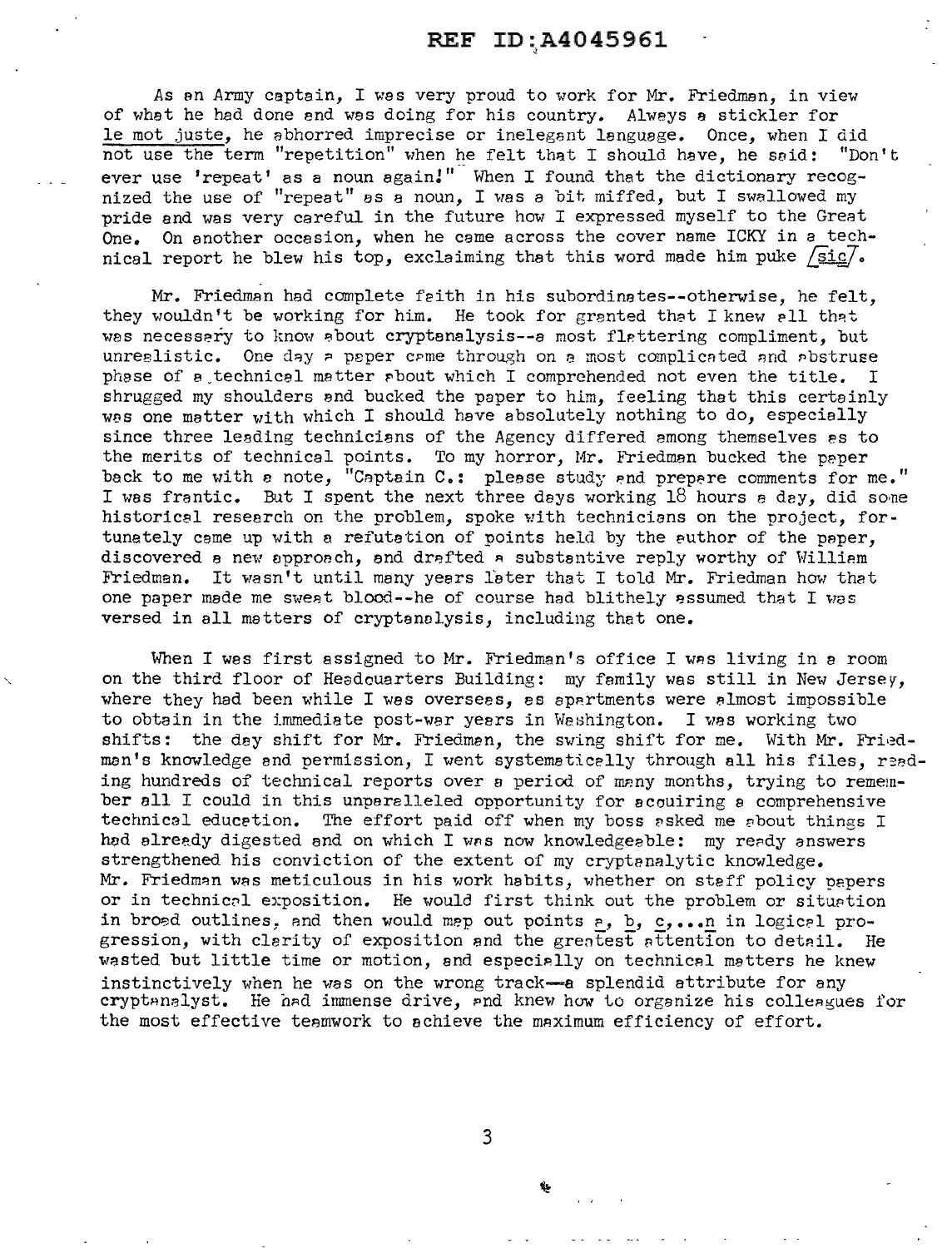# REF ID:<sub>A4045961</sub>

In his technicsl writings, Mr. Friedman was *e* man of punctilio. In the first book that he wrote for the U.S. Government, "Elements of Cryptanalysis," a little gem of 157 pages published in May 1923 by the Office of the Chief Signal Officer, he brought order into the chaos of cryptologic exposition of previous authors in the public domain. This work he expanded in the late 1930's into his classic textbooks, Military Cryptanalysis, Parts I-IV. He had a flair for the dramatic, as witnessed by the following extract from one of his technical papers<sup>2</sup> in which he not only had two successive sentences ending with exclamation marks, but with some italics throvm in for good meesure:

*"A* set of fifty test messages, each 25 letters in length and beginning at the same initial enciphering juxteposition, was submitted by Mr. Burdick. By superimposing the messages the writer solved them end completely reconstructed both basic alphabets, by applying and extending the principles of indirect symmetry of position that were first . discovered by Mr. Burdick himself! It is not often that a cryptanalyst unknowingly discovers the very weepon that deels the deathblow to his own brsin-child!"

It's too bad that not meny tellers of cryptologic tales emulate the patterns set by the Master.

On a couple of occasions in the early 1950's I received brief handwritten notes from Mr. Friedman asking me to do something or other which I felt really wasn't necessary. So I just let the notes go by, hoping he would forget about So I just let the notes go by, hoping he would forget about them. Several weeks later, he asked me what I had done about the items, and I lost no time in doing what he asked me to do in the first place, marvelling at his memory. Much later I found out his secret: he kept carbon copies of everything he wrote in longhand, no matter how brief! I was shocked: I never really got over what I considered to be a very unethical and underhanded way of doing business. lifter he retired in 1955 I was bold enough to tell him of my feelings, and he got a kick out of my reaction to his craftiness.

Mr. Friedman had a fine sense of humor, but his wes a passive one, enjoying others' overt actions. He was particularly fond of me and enjoyed my company, considering me a character (this proves that Mr. Friedman was not always infallible in his judgment), and after he retired and we became fast friends I was able to pull his leg (in private, of course!) and treat him more irreverently than anyone else dared. Only once, however, did I overstep my bounds. He never like to think of eventual death, and I had the temerity to suggest to him that after he passed on to the Great Beyond he should will his body to NSA so we could stuff him and prop him up in a corner of the Cafteria. Needless to say, that went over like a lead balloon.

<sup>2</sup>"The Principles of Indirect Symmetry of Position in Secondary Alphabets. and their Application in the Solution of Polyalphabetic Substitution Ciphers," Office of the Chief Signal Officer, Washington 1935.

4

Ŷh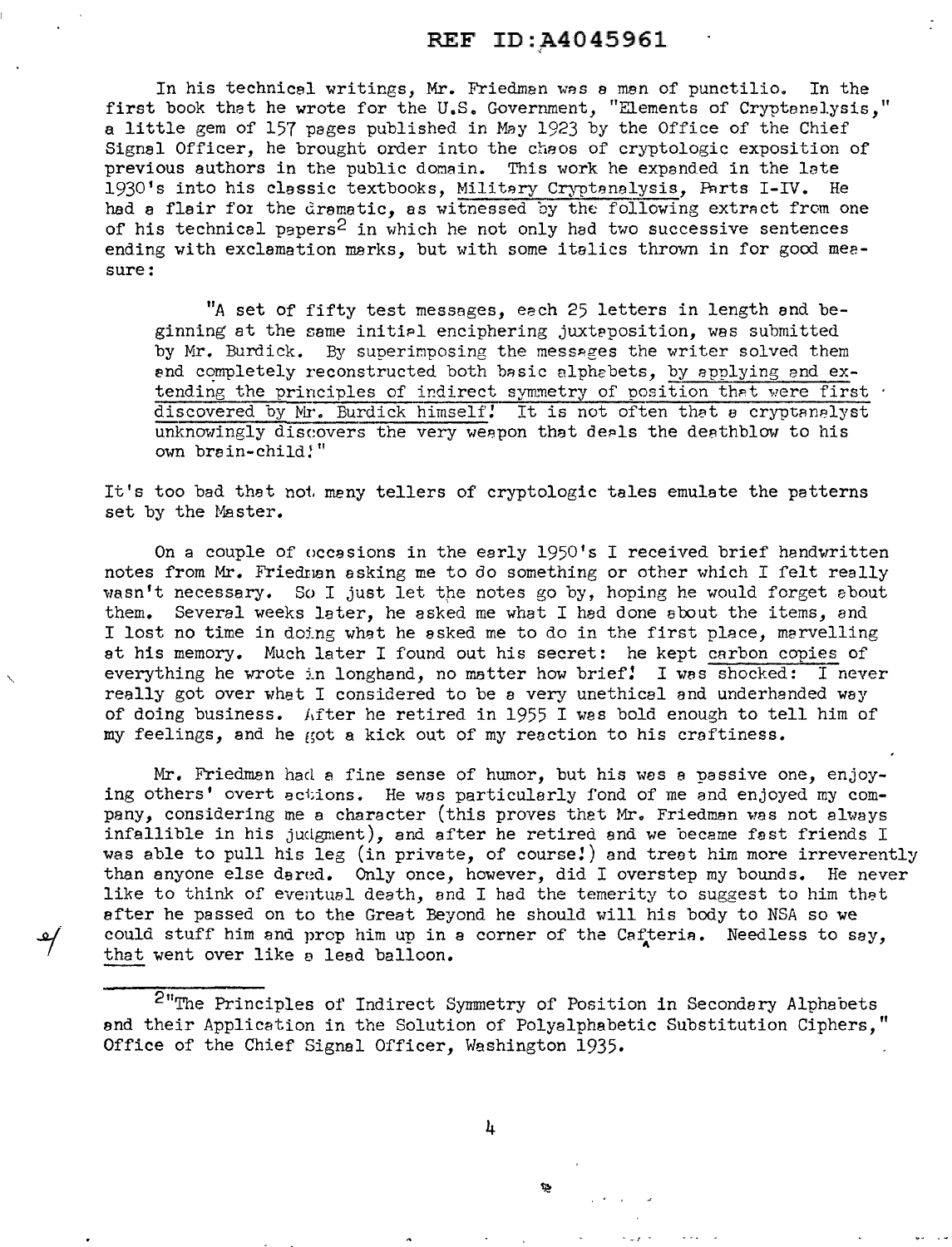I used to smoke Roi Tan Golfers, little cigars about  $3\frac{1}{2}$ " long. Once in the late '50s when I was visiting Mr. Friedman at his home, he asked "Why do you smoke those little cigars?" I replied that I liked their taste and convenient size. "You know, somebody might think that's an affectation," he said, as he dipped into his engraved silver snuff box. I asked him if I might try some of his snuff, gingerly placed some in each nostril, sneezed, blew my nose (into a handkerchief), and found that it was a pleasant sensa-<br>tion. So for the next dozen years I gave up smoking in favor of snuff. and So for the next dozen years I gave up smoking in favor of snuff, and I collected over 170 varieties from all over the world. What bothered me, though, was that as soon as I had gotten hooked on snuff, he quit. Now that's no way for a pusher to act, I thought. (I myself quit in 1971, one less vice in my repertoire.)

In the years after his retirement, Mr. Friedman used to call me several times a week. The phone would ring, I'd pick up the receiver, and a voice would say "Cal?" I would reply, "Yes, Mr. Friedman." At other times the voice would say, "Professor?", and again I would reply, "Yes, Mr. Friedman." Once, however, when I picked up the phone and ell I heard was someone clearing his throat, I said, "Yes, Mr. Friedman," and he was too startled for words: he never got over it. How could I explain to him that *e* musician's ear could recognize the "harrumph" of a particular speaker? This is closely correlated with linguistic talent, and Mr. Friedman was not conversant with any language other than Englisb; but that did not prevent him from achieving significant successes with cipher messages in Japanese and other languages.

Mr. Friedman often relived his earlier years, and he found mine a villing ear as he recounted his early triumphs and successes. His career was rich in experiences, richer perhaps than anyone in the cryptologic world has had, before or since. I would ask him about technical points, and he would outline for me a particular solution that he had accomplished years before. I sincerely regret not taking notes of our discussions, for somebody should have been a Boswell to his Johnson.

During the last several years of his life, I was Mr. Friedman's close confidant. There were times when he felt depressed, that the world was no damned good, and that he really hadn't done anything to make it a better place to live in. Of course I vehemently disagreed, pointing out all he had done for his country (as if he didn't know!). He often asked my advice on various matters, technical end nontechnical, so I proposed that he retain me as an advisor for a dollar a year: after ell, he didn't have to take my advice, but if he paid me he would respect me more. Several months ago Mrs. Friedman found among her husband's effects a note reading "Pay Cal a dollar a year."

Mr. Friedman always had a very inquiring and discerning mind. He was a bibliophile, a gentleman, and a true scholar. He was astute in judging character, and he could read his adversaries like a book. He was, as I have indicated before, very sensitive on interpersonal relationships, and he relished the friendship and acouaintance with high persons in the government and in industry, both here and abroad. He was an elegant dresser, prided himself on his ability as a ballroom dancer, and was a golfer of no mean stature.

5

警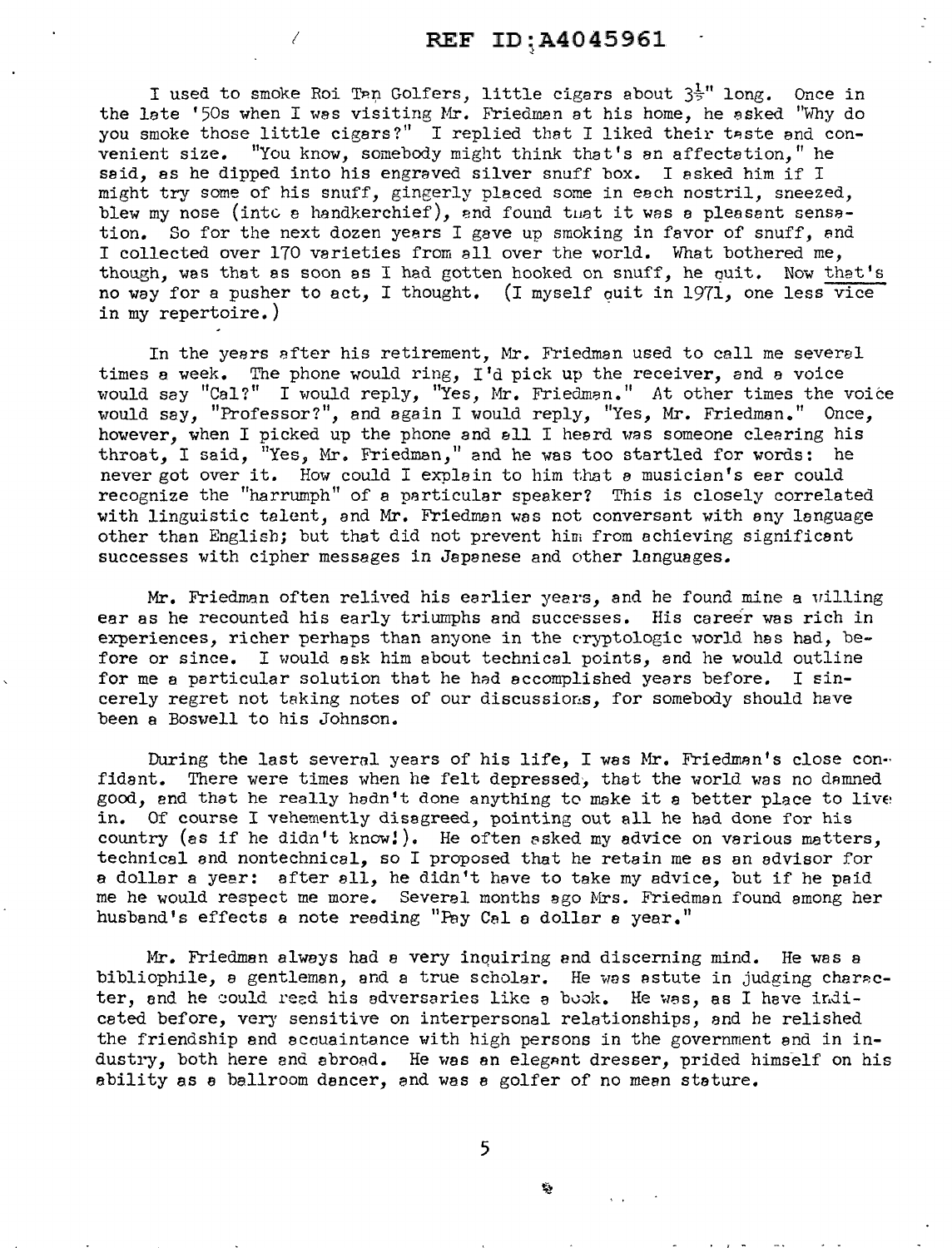#### FRIEDMAN THE CRYPTOLOGIST

William Friedman was blessed by phenomenal luck throughout his entire career as a cryptanalyst--everything he touched turned to plain text, a sort of latter-day Midas. But since this luck was so consistent it couldn't have been just luck; on the other hand, it must have been luck. He was a young men when he started, and therefore had the courage of his convictions and the boldness of youth. He started young enough not to be scared of the magnitude of the problems facing him: had he been a Ph.D. with three or four years' post-graduate training, he could have been ruined. His definition of a cryptogram was simply a secret message that was meant to be solved, just that. Time and again he shouldn't have been able to solve a particular message or a cryptosystem, but he did: the odds were against him, but luck was for him. That is, luck tempered by logical insight end remarkable intuition. Some of his early solutions may seem almost childish by present-day standards, but William Friedman was the first child of any age to arrive et those solutions.

He wasn't disturbed by the apparent odds against him: after all, even a simple substitution cipher in *e* literal system involves  $26$ !  $(= 4.03 \times 10^{26})$ possible alphabets, vnd it can be demonstrated that, if there existed a computer capable of testing  $1,000,000$  alphabets per second, even if we had 1000 of these computers it would take over 1 billion yeers to run the gamut of all the alphabets. He might heve countered thet, since there is e .5 probability of success halfway through, he would expect results efter only 500,000,000 years.

There is no least common denominator of what makes a brillient cryptenalyst: he cen be a mathematician, but he may just as likely be an ercheologist, a chemist. A biologist, a musicien, a gambler, a painter, or a cook--in short, just about anything. Now Mr. Friedman's background in mathematics was slight: college freshman mathematics. Even if he computed odds incorrectly, it didn't make any difference because he ,would forge ahead in his blissful ignorance and solve the problem anyway. On several occasions he told me that if he had had more of a mathematical background, he might not have been able to solve some of the thjngs he did. Mr. Friedmen may not have been a mathematician, but he had superb mathematical feeling and insight, inventing techniques that were missed by mathematicians working on the problem. A classic example of his innovative abilities was in his solution of the Hebern machine in 1923, the first solution in history of a wired-rotor cipher machine. He postulated that there were  $91,000,000,000$  alphabets involved when there were really only  $45,000,000,000$  and--in spite of his modest mathematicel background--originated *en* important theory of coincidence end, with only ten messages, arrived at a solution of the machine.

I told Mr. Friedman of an ancedote I used to relate to the students in my classes as an example of his lack of mathematical profundity, but stressing to them that this had absolutely no bearing on his prowess as a cryptologist. In his 1923 work, "Elements of Cryptanalysis," he gave on p. 105 three 72-letter transposition messages with the following footnote:

6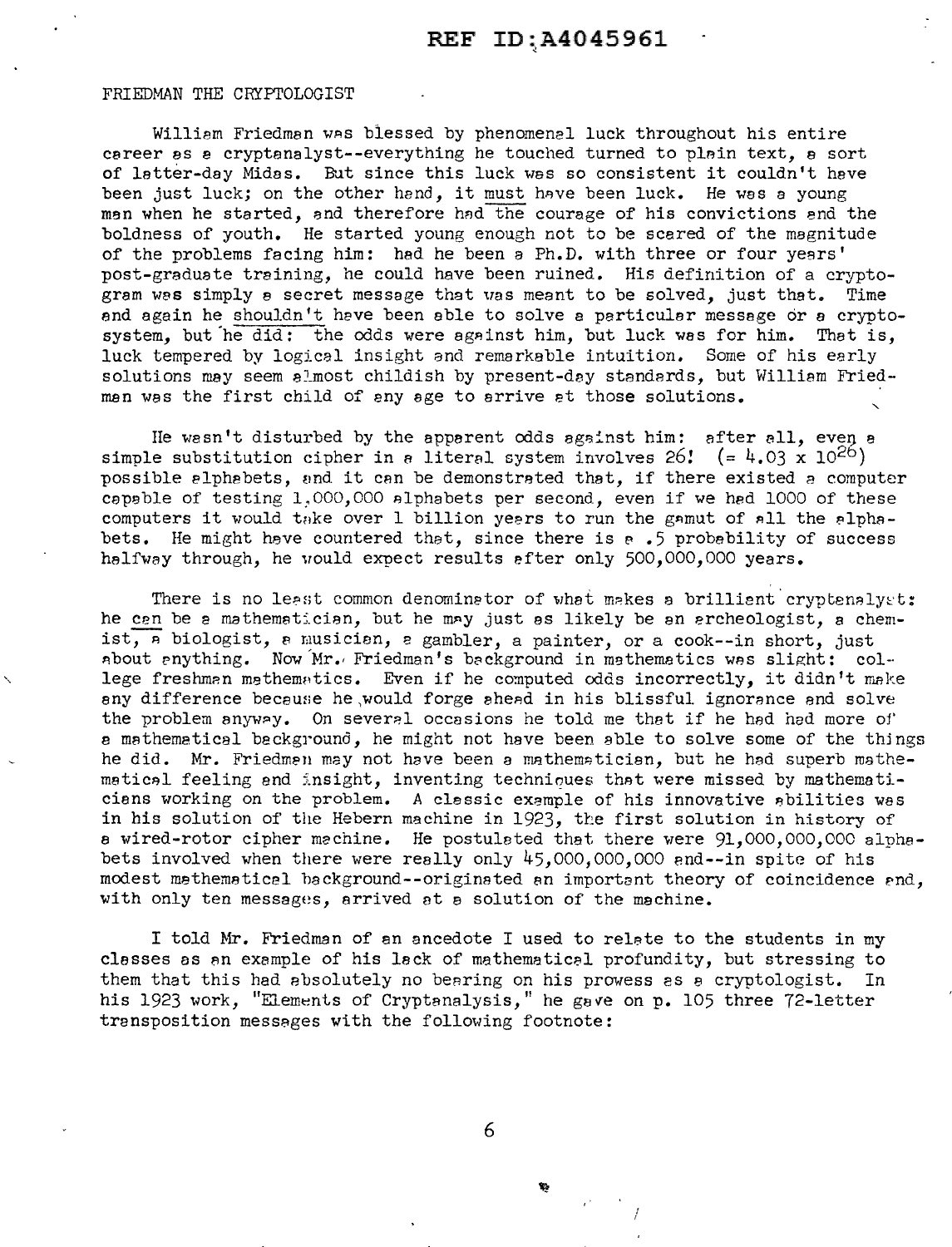"As an example of a most remarkable coincidence, note the appearance of the word CIPHER in the cipher text of the third message. Theo $retically$ , such an event will happen, as a result of chance, once in  $26^{\circ}$  (=308,916,776) times. The word CIPHER does not appear in the plaintext message at all!"

What Mr. Friedman did not note was  $(1)$  that the cipher texts did not approach  $\cdot$ the appearance of random text but were composed of a good assortment of letters as found in English plain text; (2) that in calculating probabilities, he did not take into account in which message, nor at what position in that message, the word should be; and  $(3)$  that he was not even looking for that particular word in the first place. Mr. Friedman always got a charge when I related this anecdote. To offset this mathematical lapse, though, it must be remembered that his paper written in 1922, "The Index of coincidence and its applications in cryptography." was the pioneer paper in cryptomathematics.

As a simple example of the perpetual luck which plagued him, a case may be cited of a  $443$ -letter cryptogram submitted to the War Department for solution<sup>3</sup>. The cipher text factored to 10 alphabets, and Mr. Friedman unerringly selected equivalents for plaintext E in some of the alphabets when the next highest cipher values were only 1 or 2 tallies less than the supposed E plain, and he derived five other values scattered sporadically in the cipher message. At this point he focussed his attention on the beginning of the text, which he had thus far deciphered as  $-$  - T T H - - - - -. It must begin, said Friedman, with the words BUT THOUGH--and it did. Well, I assure you, dear reader, that this will be the first and last time you will ever encounter a message beginning with the words BUT THOUGH: the Friedman luck paid off again.

Another unbelievable piece of luck occurred in 1917 when Mr. Friedman was at Riverbank laboratories in Geneva, Illinois, where he was employed as a geneticist mating fruit flies (or rather, helping them to mate). The British knew of a geared disk cipher device invented much earlier by Sir Charles Wheatstone which was regarded as absolutely indecipherable if the sequences for both plain and cipher components were unknown. The British did not dare use it earlier in World War I, because if the Germans captured it they too would have the indecipherable cipher. But now, since the United States had entered the war, the British decided to use this device for joint U.S.-British communications since its indecipherability was acknowledged by both London and Washington. But somebody in Washington suggested that perhaps it might be wise to have the device tested by William Friedman at the Riverbank laboratories which were operated by

3Cf. L. D. Callimahos and W. F. Friedman, Military Cryptanalytics, Part II, pp. 108-113.

7

 $\mathbf{z}$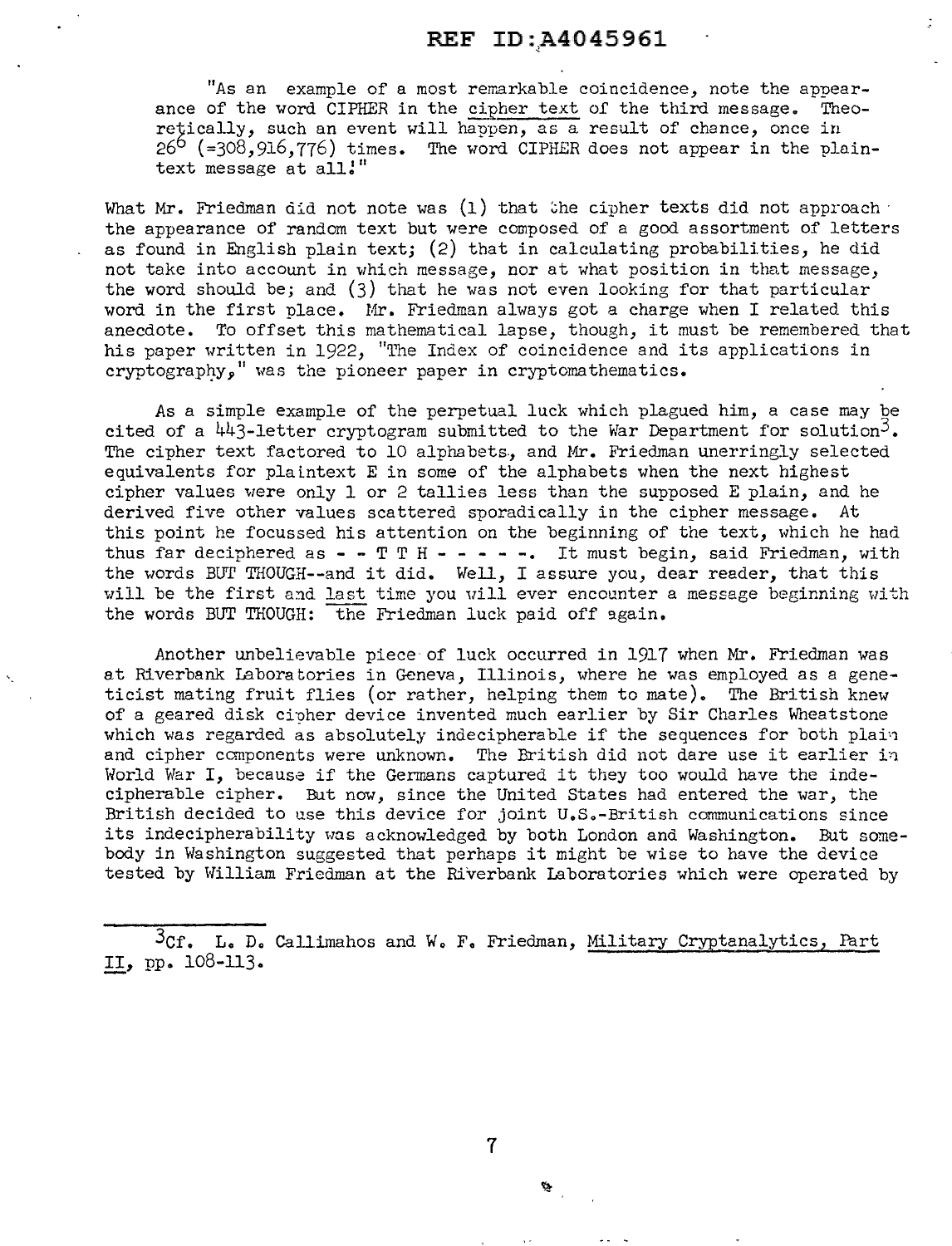a wealthy eccentric named Colonel George Fabyan, who had a quasi-official relationship with the Government.<sup>4</sup> Accordingly, five very short test messages--a most unrealistic test--were sent to Friedman, and by a process that remains a mystery to this day he was able to scrounge out from the cipher texts the sequence for the cipher component, a numerical-key colwnnar transposition-mixed sequence based on the word CIFHER. But now he was stumped, since he didn't quite know what to do next (it wasn't until 1922 that he discovered the principle of reduction to monoalphabetic terms, which would have made the problem a very simple one). But he called in' one member of his staff, his wife Elizebeth, told her he was going to give her a certain word, and asked her to give him the first word that occurred to her. He said "cipher," and she replied "machine." Sure enough, the plain component was a numerical-key columnar transposition-mixed sequence based on MACHINE. And one of the messages read "This cipher is absolutely undecipherable." The solution went back to the British and, although 11,000 of the devices had been manufactured, they were never used.

Mr. Friedman returned to Riverbank Laboratories after the war: he had been in France as a member of the Code and Cipher Solving Section, G2 GHQ AEF. At Riverbank occurred a third example of how he was hounded by incredible luck. The AT&T Corporation had devised a very complicated cipher teleprinter, adjudged to be beyond the realm of solvability. But though (there, I did it!) the system was good indeed, there was still a Friedman to be reckoned with. Accordingly, a set of 150 cipher tapes was dispatched to Riverbank, and for six weeks, some·· times working 12 hours a day, Friedman and his staff of six studied the traffic. His staff was disheartened: this was the first time they spent such a length of time on a system without solving it, and they wanted to quit. Friedman, though, was sure that his methods were correct--therefore was it not possible that either he or one of his assistants had made an error in transcribing the punched tapes into characters on paper? He asked them to hang on for one more week to review their work. Sure enough, in checking, he discovered that one character had indeed been omitted accidentally in transcribing one of the tapes--but that character was at *e* very crucial point. Within minutes, he made an entry into the plain text, and the system was solved.<sup>5</sup> To make the solution even more couvincing, a punched tape was laboriously prepared by hand and sent to Washington with the proper indicators: when the tape was set on their machine and the message read, it gave the proof of the solution.

 $\frac{1}{4}$  Fabyan's title was an honorary colonelcy conferred by the Governor of Illinois for Fabyan's participation as a member of the Peace Commission that negotiated the Treaty of Portsmouth, which terminated the Russo-Japanese War in 1905. One of Fabyan's fields of interest was cryptography, and in the latter part of 1916 he established a Department of Ciphers at Riverbank, first headed by Miss Elizebeth Smith and later by Mr. Friedman, who took over both the Department and Miss Smith. The Department of Ciphers conducted cryptanalytic work for the State, War, Navy, and Justice Departments, since at the time none of these organizations had any cryptanalytic units whatsoever until the Army established a unit (under Herbert O. Yardley) in the latter part of 1917.

For Mr. Friedman's own account of this solution, see "Can Cryptologic History Repeat Itself?", NSA Technical Journal, Vol. XVIII, No. 3, Summer 1973.

8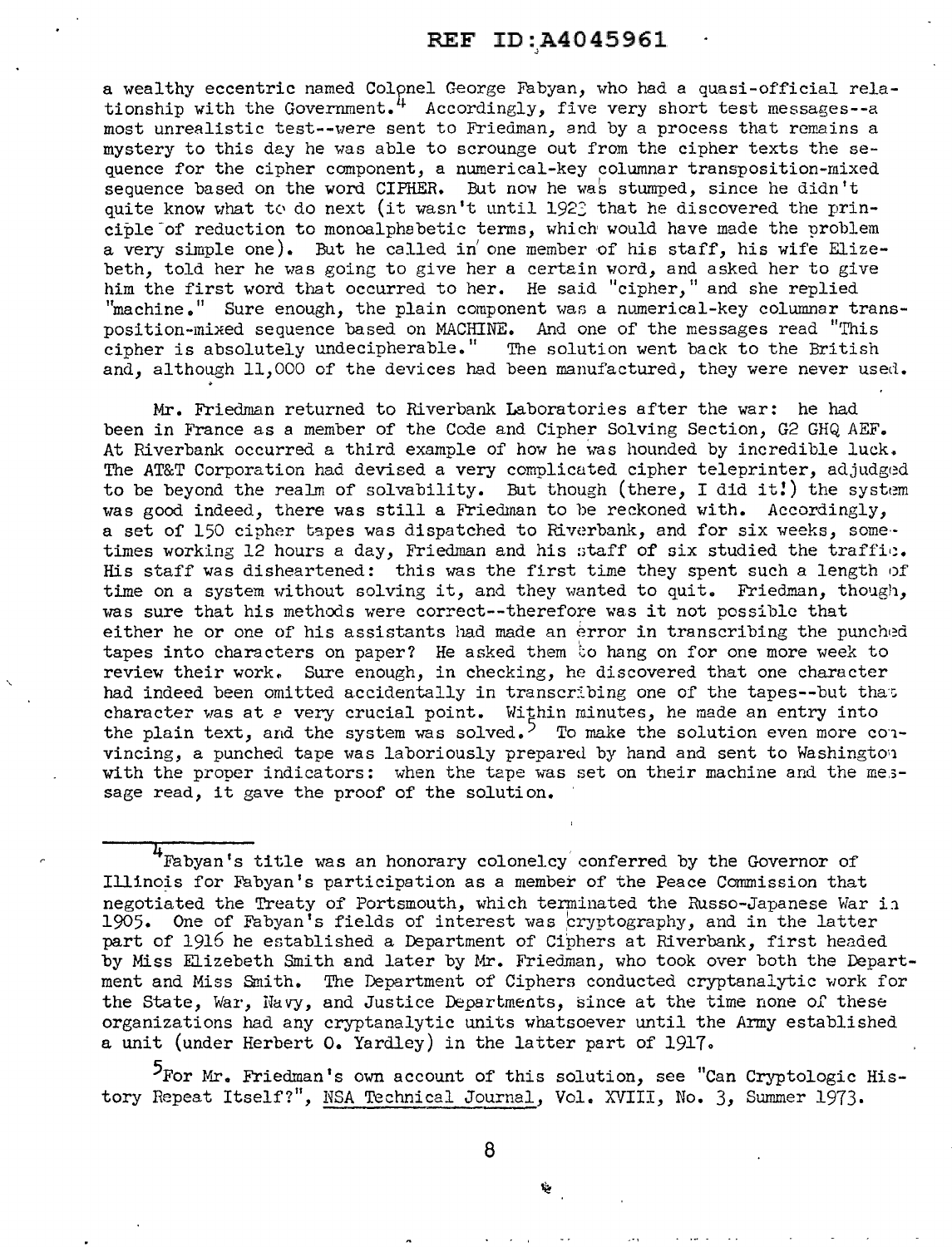All of these wonders William Friedman accomplished without the benefit of any machine aids whatsoever. In fact, during Riverbank days he invented the very first mechanical cryptanalytic aid made in the U.S. It was called the poly-alphabet wheel" and consisted of the *26* letters A through Z on a rubber-faced wheel which, when inked, could be used for running down the alphabet from a predesignated initial letter. The device was improved by assembling ten such wheels together so that the plain-component sequences could be completed on ten letters at a time, but this required the services of a muscular cryptanalyst to bear down on the roller.

On January 1, 1921, Mr. Friedman began a six-month's contract with the U.S. Army Signal Corps to prepare cryptographic systems, and the contract was renewed for another six months. In 1922 he was hired as the sole cryptanalyst jn the Signal Corps, with a cauliflower-eared ex-professional boxer as a secretary. Until April 1, 1930, the entire cryptologic organization of the U.S. Army still consisted only of Mr. Friedman and one clerk-typist. During that first week in April, the Signal Intelligence Section was expanded by the addition of three young high school mathematics teachers recruited by Mr. Friedman as junior cryptanalysts: Solomon Kullback, Frank Rowlett, and Abraham Sinkov, who were to remain in cryptologic work, making notable contributions for over three decades and rising to high positions in NSA and its predecessor organizations. orgonizations.

An amusing story is connected with a challenge message submitted to the Signal Corps in 1933 by a New York lawyer representing his client, a poor devi1 who had bought, for \$100,000, the North American rights to a cipher machine invented in 1924 by A1exander von Kryha of Germany. The machine was touted by the inventor as absolutely indecipherable, and a German mathematician had demonstrated that the number of ways in which a message could be enciphered was 2.29x10 $^{02}$ , a figure 100 million times as large as the number of atoms in the universe. Friedman had studied the machine earlier, and had demolished it along with everything else he studied. After an exchange of correspondence with the lawyer, Friedman told his superior that it might be a profitable training exercise for his subordinates if the 200-word challenge were accepted. Accordingly, the lawyer prepared a message enciphered on the machine, the alphabets and initial setting being secret. The message, in triplicate as requested, was received on February 24, and was date-stamped "Feb 24 AM 11:12," with the notation in Friedman's handwriting, "Commenced work. W.F.F." On another part of the message was the pixie-ish observation, "Time out during lunch period, 50 minutes.  $W_{\bullet}F_{\bullet}F_{\bullet}$ " And then over the date-time stamp "Feb  $24$  PM  $2:43$ ," was the cryptic notation, "Solved. W.F.F." Elapsed time: 3 hours and 31 minutes, less 50 minutes for lunch--2 hours and 41 minutes! A letter with the decipherment and the keys was sent to the lawyer that afternoon. This solution in *2* hours and 41 minutes is remarkable not only because of the absence of any machine aids at that time,<sup>1</sup> but

 $6<sub>In</sub>$  selecting his personnel, Mr. Friedman picked the three persons from the civil service list who had made the highest scores on the mathematics examination.

 $7$ It was not until 1936, after Mr. Friedman's continued insistence, that the Army obtained its first IBM data processing machines for cryptologic purposes.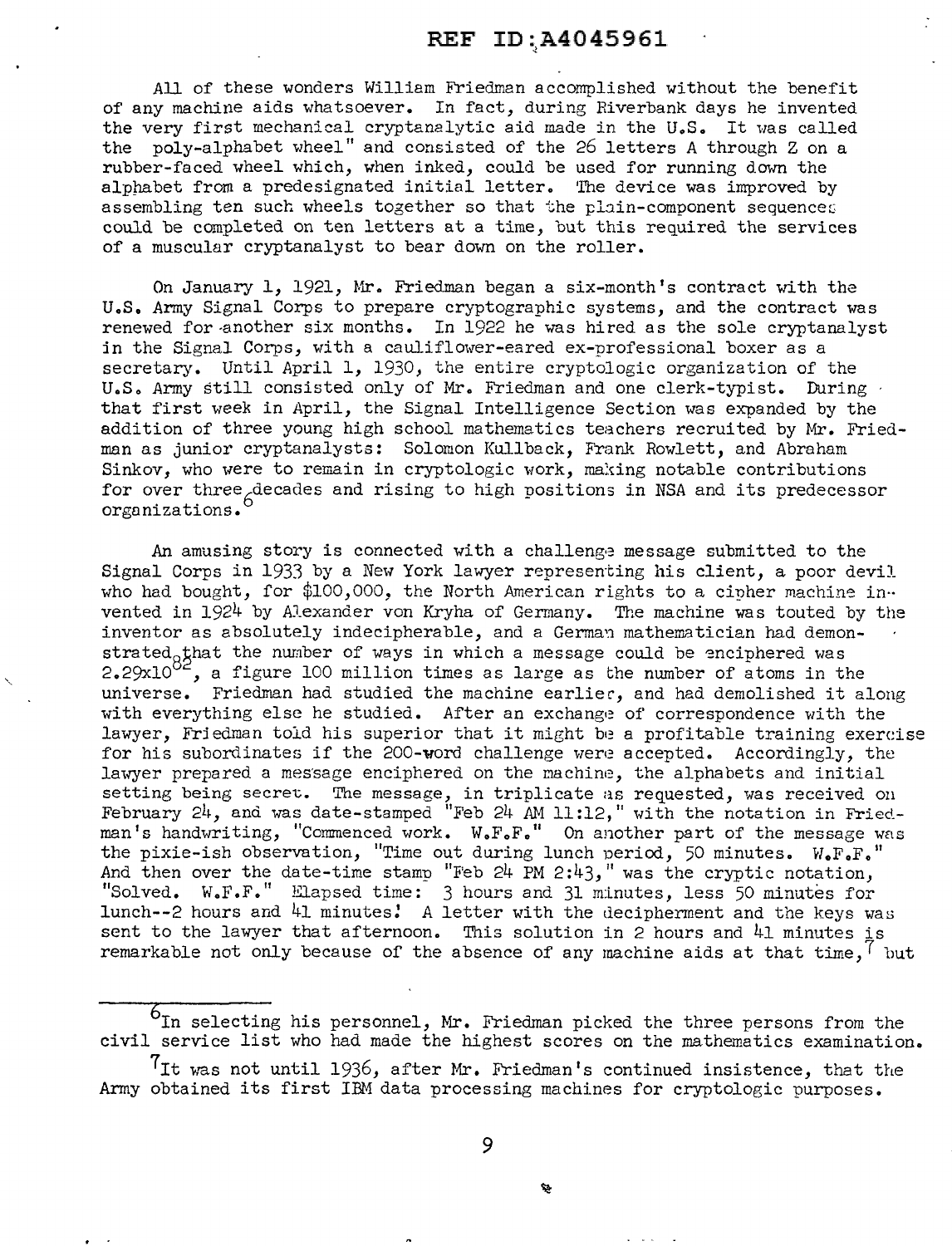i

particularly so for the light it throws on Mr. Friedman's direction and organization of the cryptologic effort of his three assistants. As a result of this solution the Signal Intelligence Section gained renewed respect and--far more important--recognition at the highest Army levels and increased fiscal support. 8

Cryptologic literature in the 1930s was woefully inadequate.  $9\text{ Mr. Friedman}$ therefore embarked on a program of translating foreign works in the public domain, and of publishing technical reports of the solution of cryptosystems studied, in order to begin collecting a body of literature for training cryptanalysts in the years to come. As a consequence, during an eight-year period in the 1930s the members of the Signal Intelligence Section (numbering not more than eight at any one tine, including student officers) wrote over 16 books of expository technical works in cryptanalysis.<sup>10</sup> Friedman systematized the art, and unfolded the science in his classic four volumes, Military Cryptanalysis, Parts I-IV. When Kullback, Rowlett, and Sinkov were recruited, they spent their first two years with Mr. Friedman in a course of study, consisting of a series of cryptanalytic problems prepared by the latter; the textbook was "Elements of Cryptanalysis," then the finest work extant. In 1931 1st Lt. Mark Rhoads was assigned to Mr. Friedman for one year, to learn all there was to know about cryptography and cryptanalysis. Towards the end of his year, Lt. Rhoads wrote a memo to the Chief Signal Officer saying that one year was insufficient to leurn all there was to know about cryptology: it would take two years. Consequently, Lt. Rhoads was kept on for a second year and became the instructor for 1st Lt. W. Preston Corderman, who was assigned for a two-year tour. The Signal Intelligence School was formally established, and Lt. Cordennan (later to become Chief, Army Security Agency) was the instructor for the next student, and so on for a number of student bodies consisting of two each. Thus was established the groundnumber of student bodies consisting of two each. work of scientific cryptanalytic training.

Friedman studied many proposals for cryptographic systems, embracing both manual and machine methods, demolishing everything that came his way. Good cryptographic ideas were hard to come by, as requirements were stiff and standnrds set were high. One machine that was studied, the IT&T cipher machine with ten large cam wheels for teleprinter encipherment, had a period of  $8.65 \times 10^{14}$ : the inventor and his sponsors claimed that cryptograms produced by the machine were practically, if not absolutely, indecipherable without the key. It took almost four years to construct the machine, at a cost of approximately \$100,000--but it took Friedman and his staff less than three hours to break it. In another case, an ingenious machine fractionated a plaintext letter into two parts, subjected these fractional parts to a complex substitution, and finally recombined the parts

For the story of this solution in detail, see L, D, Callimahos, "Q,E,D,-- 2 Hours, 41 Minutes," NSA Technical Journal, Vol. XVIII, No. 4, Fall 1973.

9Cryptologic literature in the 1970s is woefully inadequate.

 $10$ In a memorandum which I sent on June 14, 1960, so the Director of Trainir. NSA, I pointed out that by comparison, NSA should have published approximately 3200 books in the last 8 years, but that the true figure was less that  $16$ ,  $\sigma$ . one-half of one percent of the productivity of the early Army effort.

 $10$   $10$ 

 $\mathcal{L}^{\mathcal{A}}$  .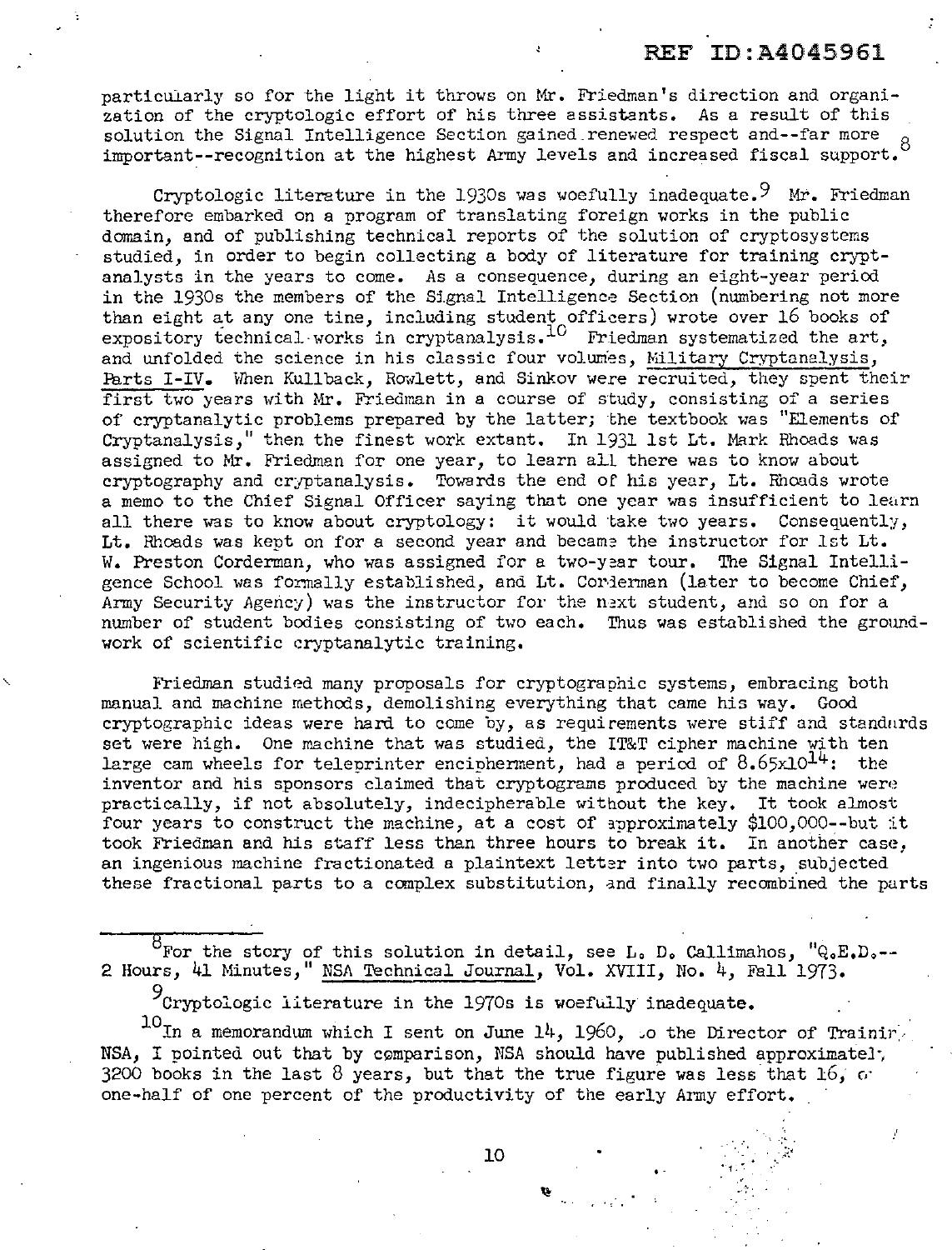# REF ID: A4045961

to produce a single cipher letter: this was a brilliant idea that did not long withstand Friedman's scrutiny. In addition to his ability to destroy everyone else's ciphers, Friedman was able to invent a number of cryptographic systems for his country that would withstand sophisticated attack by enemy cryptanalysts. For his inventions Congress in 1956 awarded him \$100,000 in compensation for profits he might have realized if the patents had not been held secret by the Government.

Because of Mr. Friedman's foresight and pioneering efforts in cryptanalysis, cryptanalytic training, data-processing machine utilization, and cryptanalytic organization, the U.S. Army was fully prepared to meet the cryptologic challenges of World War II. Friedman took part in all these aspects during the war and continued to make notable contributions. After the war a most spectacular role of cryptanalysis was revealed in the hearings held by the joint congressional com· mi ttee on the investie;ation of the Pearl Harbor attack. *At* that time it was made public that, shortly before the war, the U.S. in a brilliant stroke of cryptanalysis had been able to reconstruct the Japanese cipher machine which was used for the highest-level diplomatic communications, enabling this traffic to be read throughout the war. The successful solution of this machine, known by its cover name as the PURPLE machine, represented 18 months of intensive study by a group of U.S. Army cryptanalysts under the direction of William F. Friedman.

Mr. Friedman continued after the war as Director, Communications Research, under whom I was privileged to work as an Army officer. With the establishment of the Armed Forces Security Agency in 1949, he became Chief of the Technical Division and I was once again working for him, but this time in civilian clothes. In 1952 the National Security Agency was created; he was now Technical Consultant to the Director, and two years later was named Special Assistant to the Director, the post he held until his retirement in 1955, after over 35 years of service with United States cryptologic activities.

#### EPILOGUE

His inventions and many achievements won for Mr. Friedman the nation's hishest awards and a reputation as one of the world's leading cryptologists. In 1944, he was presented the War Department's highest decoration, the Exceptional Civilian Service Award; in  $1946$ , he was awarded the Presidential Medal for Merit; and in 1955, Mr. Allen Dulles, then Director of Central Intelligence, presented him t'1e National Security Medal, the country's highest award for contributions to the national security. He was the author of many classified publications and training texts, of articles in scholarly journals, and of the articles on cryptology in the 1927 and 1954 editions of the Encyclopaedia Britannica. With his wife (who was for years a cryptologist with the Treasury Department), he wrote the book, The Shakespearean Cjphers Examined, for which they were were awarded the Folger Shakespearean Literary Prize and the Fifth Annual Award of the American Shakespearean Festival Theater and Academy.

On Sunday, November 2, 1969, William Frederick Friedman died quietly at his home in Washington, D.C., and was buried with full military honors in Arlington Cemetery. The legendary figure is with us still--in the works he left behind, in the science he created, and in the inspiration he bequeathed to his colleagues and friends.

11 11:!-